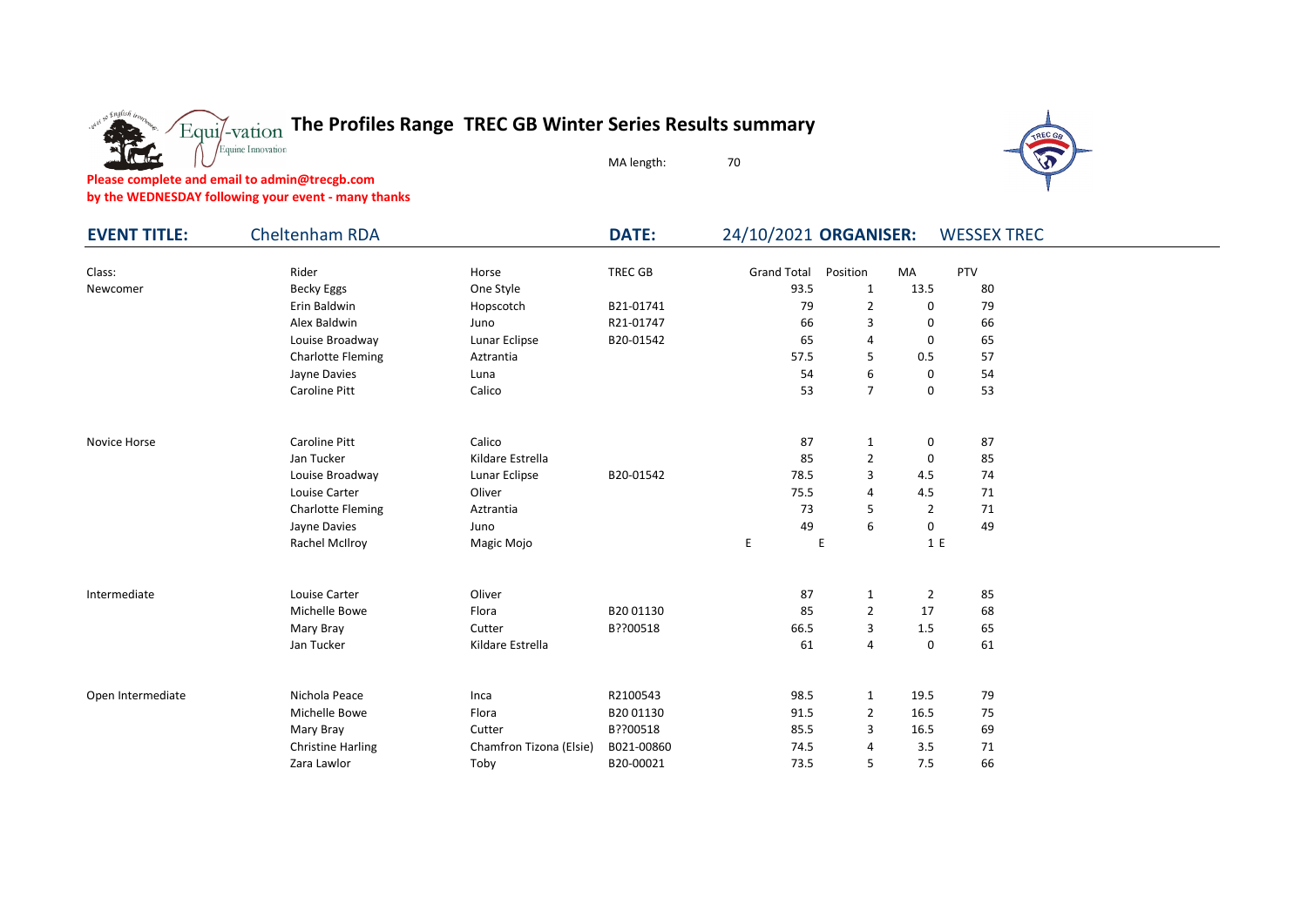| Open | <b>Christine Harling</b> | Chamfron Tizona (Elsie) | B021-00860 |      |      | 86 |
|------|--------------------------|-------------------------|------------|------|------|----|
|      | Nichola Peace            | Inca                    | R2100543   | 84.5 | 18.5 | 66 |
|      | Zara Lawlor              | Toby                    | B20-00021  | 82   |      | 73 |
|      | Mary Bray                | Cutter                  | B??00518   | -81  |      | 66 |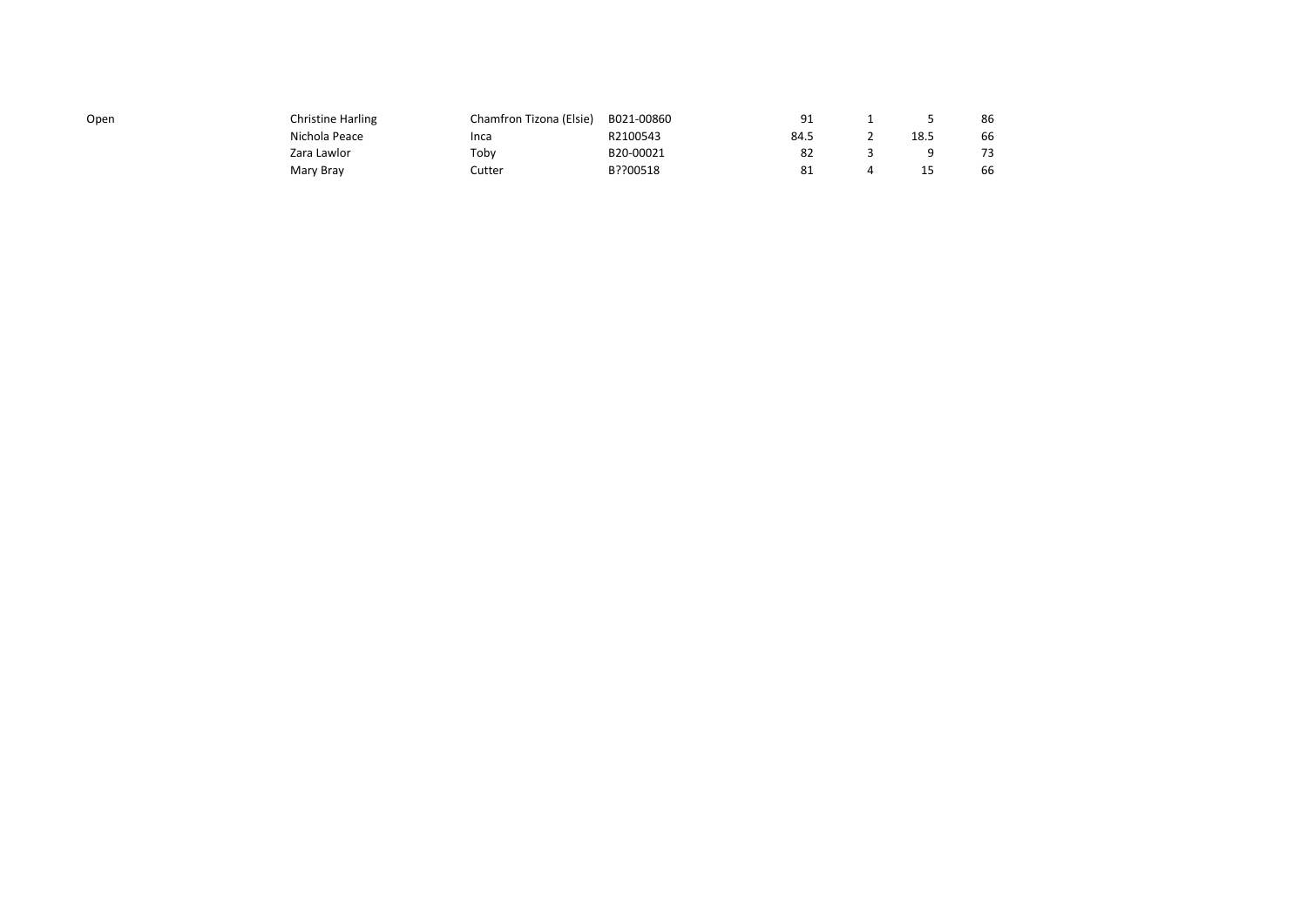| what so English bonz     | Equi/-vation<br>Equine Innovation | The Profiles Range TREC GB Winter Series Class summary |              |                       |                 |           |                       |            |                |           |                         |    |                            |        |      |                    | TREC G                       |          |  |
|--------------------------|-----------------------------------|--------------------------------------------------------|--------------|-----------------------|-----------------|-----------|-----------------------|------------|----------------|-----------|-------------------------|----|----------------------------|--------|------|--------------------|------------------------------|----------|--|
| <b>EVENT TITLE:</b>      | Cheltenham RDA                    |                                                        | <b>DATE:</b> |                       |                 |           | 24/10/2021 ORGANISER: |            |                |           | <b>WESSEX TREC</b>      |    |                            |        |      |                    |                              |          |  |
| <b>Class:</b>            | <b>Newcomer</b>                   |                                                        |              |                       |                 |           |                       |            |                |           |                         |    |                            |        |      |                    |                              |          |  |
| <b>RIDER</b>             | TREC GB NO                        | Arena Immobility In Kang<br>HORSE (very important)     | Ticker       | <b>Bramble tanele</b> | Weave           | Neck Rein | <b>LED Corridor</b>   | LED S Bend | Mount nearside | Rein back | Deductions for circling |    | <b>PTV</b><br><b>TOTAL</b> | CANTER | WALF | MA<br><b>TOTAL</b> | <b>GRAND</b><br><b>TOTAL</b> | POSITION |  |
| <b>Becky Eggs</b>        |                                   | One Style                                              | 10           | 10                    | 10 <sup>1</sup> |           |                       |            |                |           |                         | 10 | 80                         | 2.5    | 11   | 13.5               | 93.5                         |          |  |
| Erin Baldwin             | B21-01741                         | Hopscotch                                              | 10           | 10                    | 10 <sup>1</sup> |           |                       |            |                | 10        |                         |    | 79                         |        |      |                    | 79                           |          |  |
| Alex Baldwin             | R21-01747                         | Juno                                                   | 10           | 10                    | 10 <sup>1</sup> | 10        |                       |            |                |           |                         |    | 66                         |        |      |                    | 66                           |          |  |
| Louise Broadway          | B20-01542                         | Lunar Eclipse                                          |              |                       |                 | 10        |                       |            | 10             |           | 10                      |    | 65                         |        |      |                    | 65                           |          |  |
| <b>Charlotte Fleming</b> |                                   | Aztrantia                                              |              |                       |                 | 10        |                       |            |                | 10        | 10                      |    | 57                         |        | 0.5  | 0.5                | 57.5                         |          |  |
| Jayne Davies             |                                   | Luna                                                   |              |                       | 10              |           |                       |            | 10             |           |                         |    | 54                         |        |      |                    | 54                           |          |  |
| Caroline Pitt            |                                   | Calico                                                 |              | 10                    | 10              |           |                       |            |                |           |                         |    | 53                         |        |      |                    | 53                           |          |  |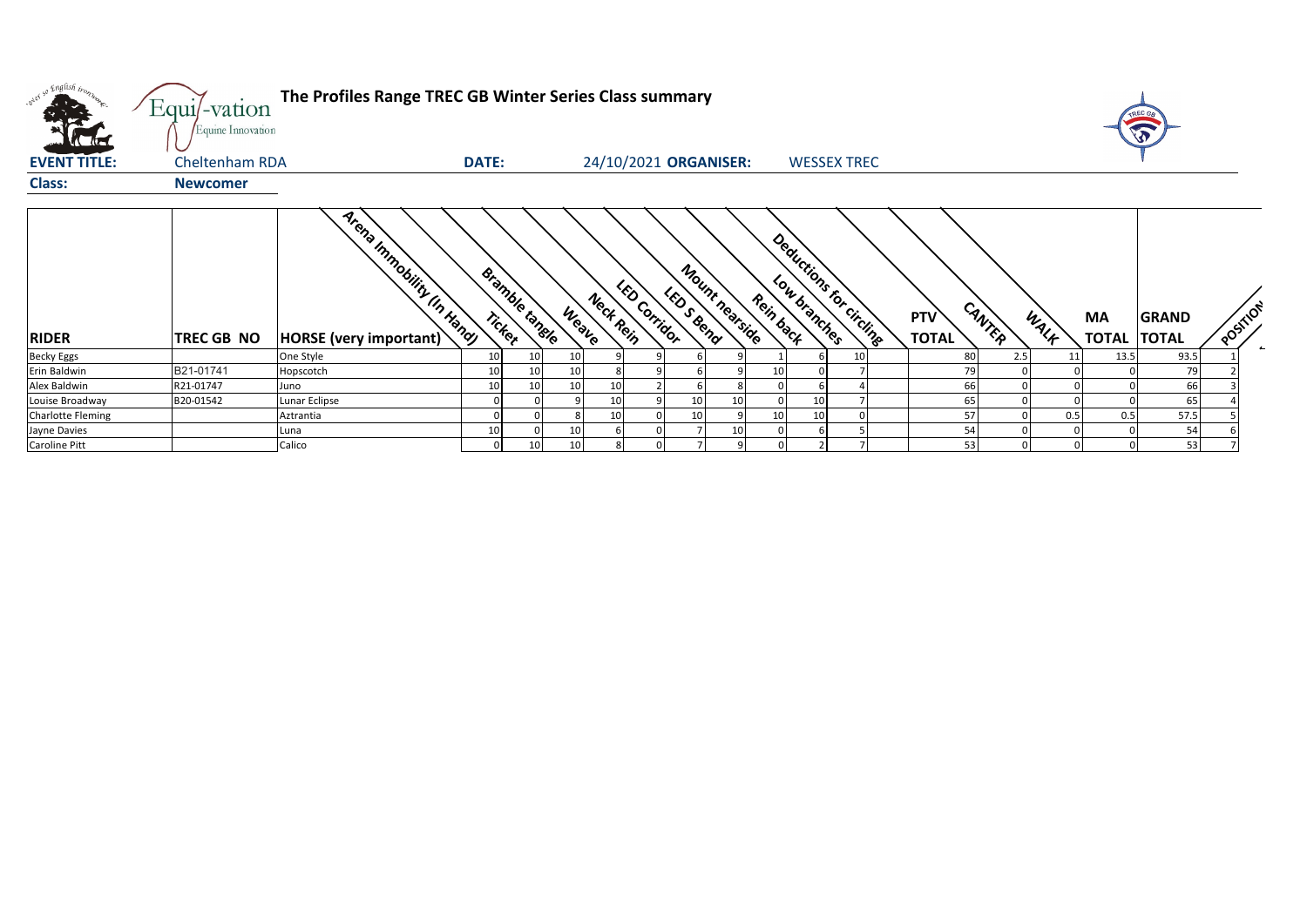| v <sup>i 50</sup> English iron. | Equi/-vation<br>Equine Innovation | The Profiles Range TREC GB Winter Series Class summary |              |                         |                 |                                          |    |                |            |                         |                    |                            |        |     |      |                          | TREC GA      |          |
|---------------------------------|-----------------------------------|--------------------------------------------------------|--------------|-------------------------|-----------------|------------------------------------------|----|----------------|------------|-------------------------|--------------------|----------------------------|--------|-----|------|--------------------------|--------------|----------|
| <b>EVENT TITLE:</b>             | Cheltenham RDA                    |                                                        | <b>DATE:</b> |                         |                 | 24/10/2021 ORGANISER:                    |    |                |            |                         | <b>WESSEX TREC</b> |                            |        |     |      |                          |              |          |
| <b>Class:</b>                   | <b>Novice Horse</b>               |                                                        |              |                         |                 |                                          |    |                |            |                         |                    |                            |        |     |      |                          |              |          |
| <b>RIDER</b>                    | TREC GB NO                        | S.bend<br>HORSE (very important)                       | Neckrein     | <b>Undianide tangle</b> |                 | <b>LED Corridor</b><br><b>LED Ticket</b> |    | Mount nearside | Immobility | Deductions for circuits |                    | <b>PTV</b><br><b>TOTAL</b> | CANTER |     | WALF | MA<br><b>TOTAL TOTAL</b> | <b>GRAND</b> | POSTILON |
| Caroline Pitt                   |                                   | Calico                                                 |              | 10                      | 10              | 10                                       | 10 |                |            |                         |                    |                            | 87     |     |      |                          | 87           |          |
| Jan Tucker                      |                                   | Kildare Estrella                                       |              | 10                      | 10              | 10                                       | 10 |                |            |                         |                    |                            | 8      |     |      |                          | 85           |          |
| <b>Louise Broadway</b>          | B20-01542                         | Lunar Eclipse                                          |              |                         |                 |                                          |    |                |            |                         |                    |                            |        | 4.5 |      | 4.5                      | 78.5         |          |
| Louise Carter                   |                                   | Oliver                                                 | 10           |                         |                 | 10                                       |    |                |            |                         |                    |                            | 71     |     | 4.5  | 4.5                      | 75.5         |          |
| <b>Charlotte Fleming</b>        |                                   | Aztrantia                                              |              |                         | 10              | 10                                       | 10 | 10             | 10         |                         |                    |                            | 71     |     |      |                          | 73           |          |
| Jayne Davies                    |                                   | Juno                                                   |              |                         | 10 <sub>1</sub> | 10                                       | 10 |                |            |                         |                    |                            |        |     |      |                          | 49           |          |
| <b>Rachel McIlroy</b>           |                                   | Magic Mojo                                             |              |                         | 10              |                                          |    |                |            |                         |                    |                            |        |     |      |                          |              |          |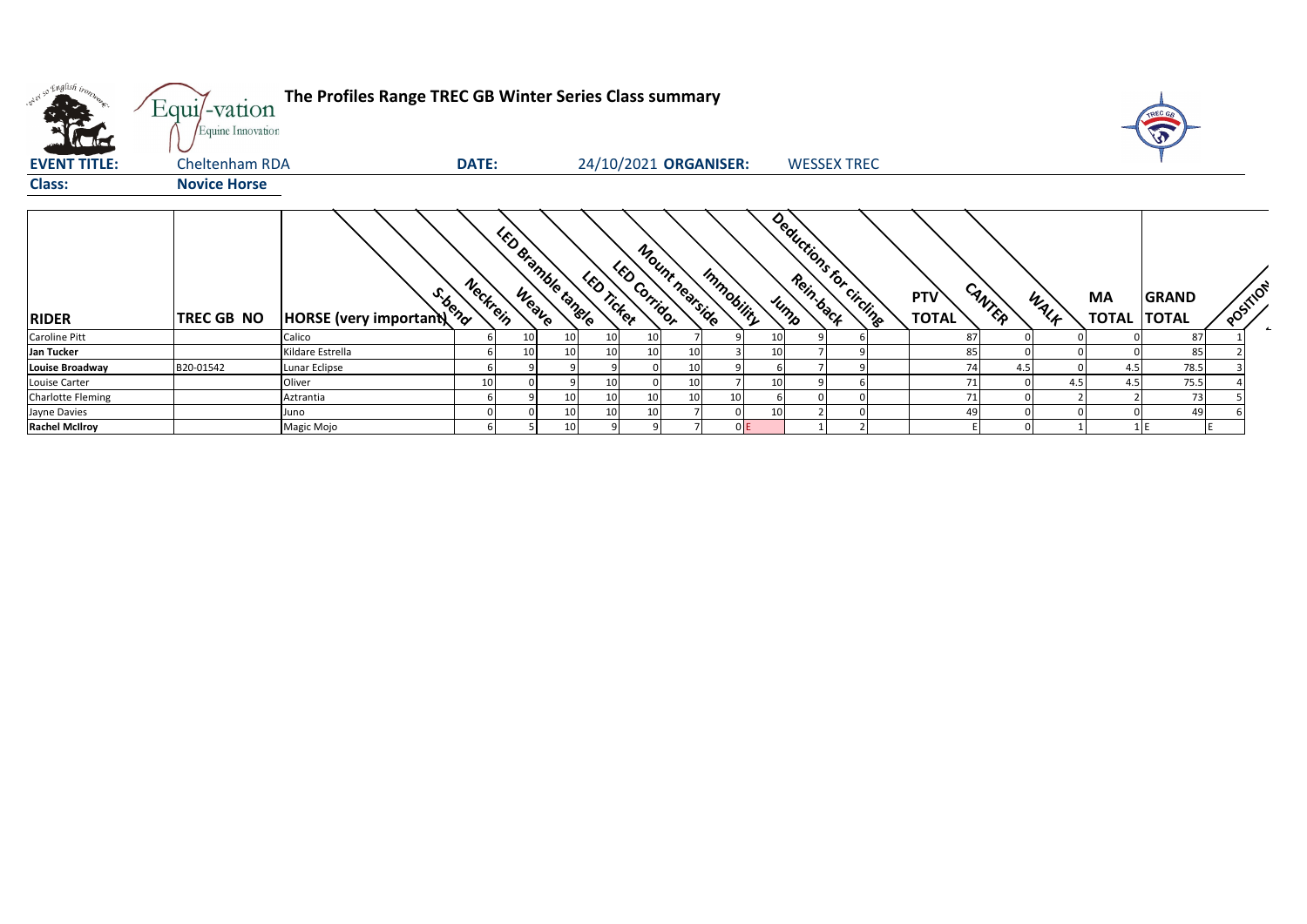| <b>K</b> Act        | Equi/-vation<br>Equine Innovation | The Profiles Range TREC GB Winter Series Class summary |              |               |            |                           |                 |           |                       |                         |                            |          |      |                          | TREC GR      |          |
|---------------------|-----------------------------------|--------------------------------------------------------|--------------|---------------|------------|---------------------------|-----------------|-----------|-----------------------|-------------------------|----------------------------|----------|------|--------------------------|--------------|----------|
| <b>EVENT TITLE:</b> | Cheltenham RDA                    |                                                        | <b>DATE:</b> |               |            | 24/10/2021 ORGANISER:     |                 |           |                       | <b>WESSEX TREC</b>      |                            |          |      |                          |              |          |
| <b>Class:</b>       | Intermediate                      |                                                        |              |               |            |                           |                 |           |                       |                         |                            |          |      |                          |              |          |
| <b>RIDER</b>        | TREC GB NO                        | <b>Example 1999</b>                                    | LED Jump     | Mount offside | Immobility | Low Branches<br>Rein-back | Weave           | Neck rein | <b>Branble tangle</b> | Deductions for circuits | <b>PTV</b><br><b>TOTAL</b> | CANTER   | WALK | MA<br><b>TOTAL TOTAL</b> | <b>GRAND</b> | POSITICY |
| Louise Carter       |                                   | Oliver                                                 | 10           |               | 10         | 10                        |                 |           | 10 <sub>l</sub>       |                         |                            | 85       |      |                          | 87           |          |
| Michelle Bowe       | B2001130                          | Flora                                                  |              |               |            | 10                        |                 |           | 10 <sup>1</sup>       |                         |                            | 68<br>15 |      |                          | 85           |          |
| Mary Bray           | B??00518                          | Cutter                                                 |              |               | 10         | 10                        | 10              | 10        |                       |                         |                            | 65       |      | 1.5                      | 66.5         |          |
| Jan Tucker          |                                   | Kildare Estrella                                       |              |               |            | 10                        | 10 <sup>1</sup> | 10        |                       |                         |                            | 61       |      |                          | 61           |          |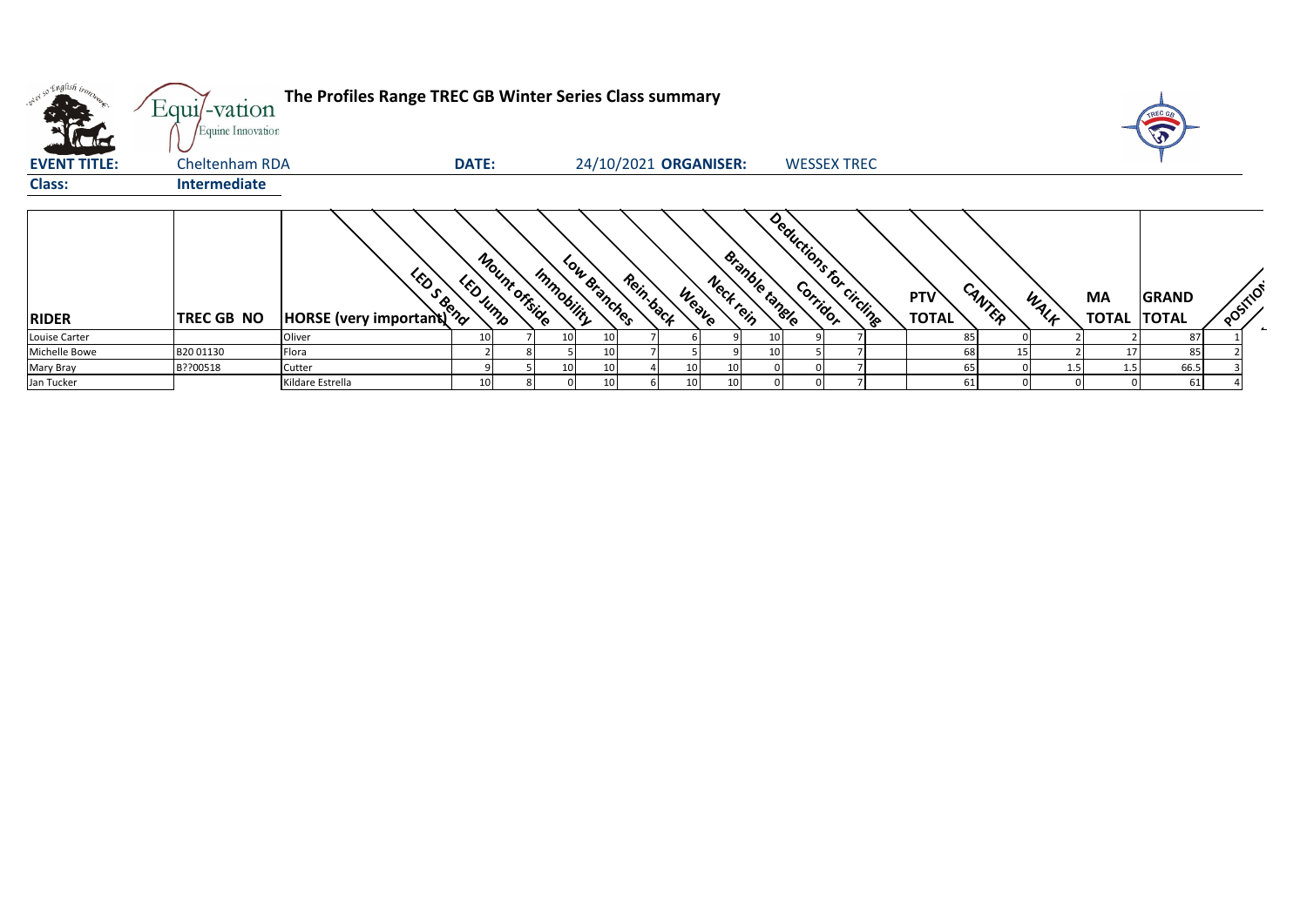| with so English trong    | Equi/-vation<br>Equine Innovation | The Profiles Range TREC GB Winter Series Class summary |                     |                      |              |                            |                                    |                         |                     |        |      |                           | TREC GA                      |          |  |
|--------------------------|-----------------------------------|--------------------------------------------------------|---------------------|----------------------|--------------|----------------------------|------------------------------------|-------------------------|---------------------|--------|------|---------------------------|------------------------------|----------|--|
| <b>EVENT TITLE:</b>      | Cheltenham RDA                    |                                                        | <b>DATE:</b>        |                      |              | 24/10/2021 ORGANISER:      |                                    | <b>WESSEX TREC</b>      |                     |        |      |                           |                              |          |  |
| <b>Class:</b>            | <b>Open Intermediate</b>          |                                                        |                     |                      |              |                            |                                    |                         |                     |        |      |                           |                              |          |  |
| <b>RIDER</b>             | TREC GB NO                        | <b>Arena Important (R)</b>                             | <b>LED Corridor</b> | <b>Mount offside</b> | Low Branches | Neck rein<br>Weave<br>Jump | <b>Bramble tanele</b><br>Rein back | Deductions for circling | PTV<br><b>TOTAL</b> | CANTER | WALF | <b>MA</b><br><b>TOTAL</b> | <b>GRAND</b><br><b>TOTAL</b> | POSITION |  |
| Nichola Peace            | R2100543                          | Inca                                                   |                     |                      |              |                            |                                    | 10 <sup>1</sup>         | 79                  | 14.5   |      | 19.5                      | 98.5                         |          |  |
| <b>Michelle Bowe</b>     | B20 01130                         | Flora                                                  |                     |                      |              |                            |                                    | 10                      |                     | 15     | 1.5  | 16.5                      | 91.5                         |          |  |
| Mary Bray                | B??00518                          | Cutter                                                 |                     |                      |              |                            |                                    | 10                      | 69                  | 15     | 1.5  | 16.5                      | 85.5                         |          |  |
| <b>Christine Harling</b> | B021-00860                        | Chamfron Tizona (Elsie)                                |                     |                      |              |                            |                                    | 10<br>10                |                     |        | 3.5  | 3.5                       | 74.5                         |          |  |
| Zara Lawlor              | B20-00021                         | Toby                                                   | 10                  |                      |              |                            |                                    | $\epsilon$<br>10        | 6f                  |        | 7.5  | 7.5                       | 73.5                         |          |  |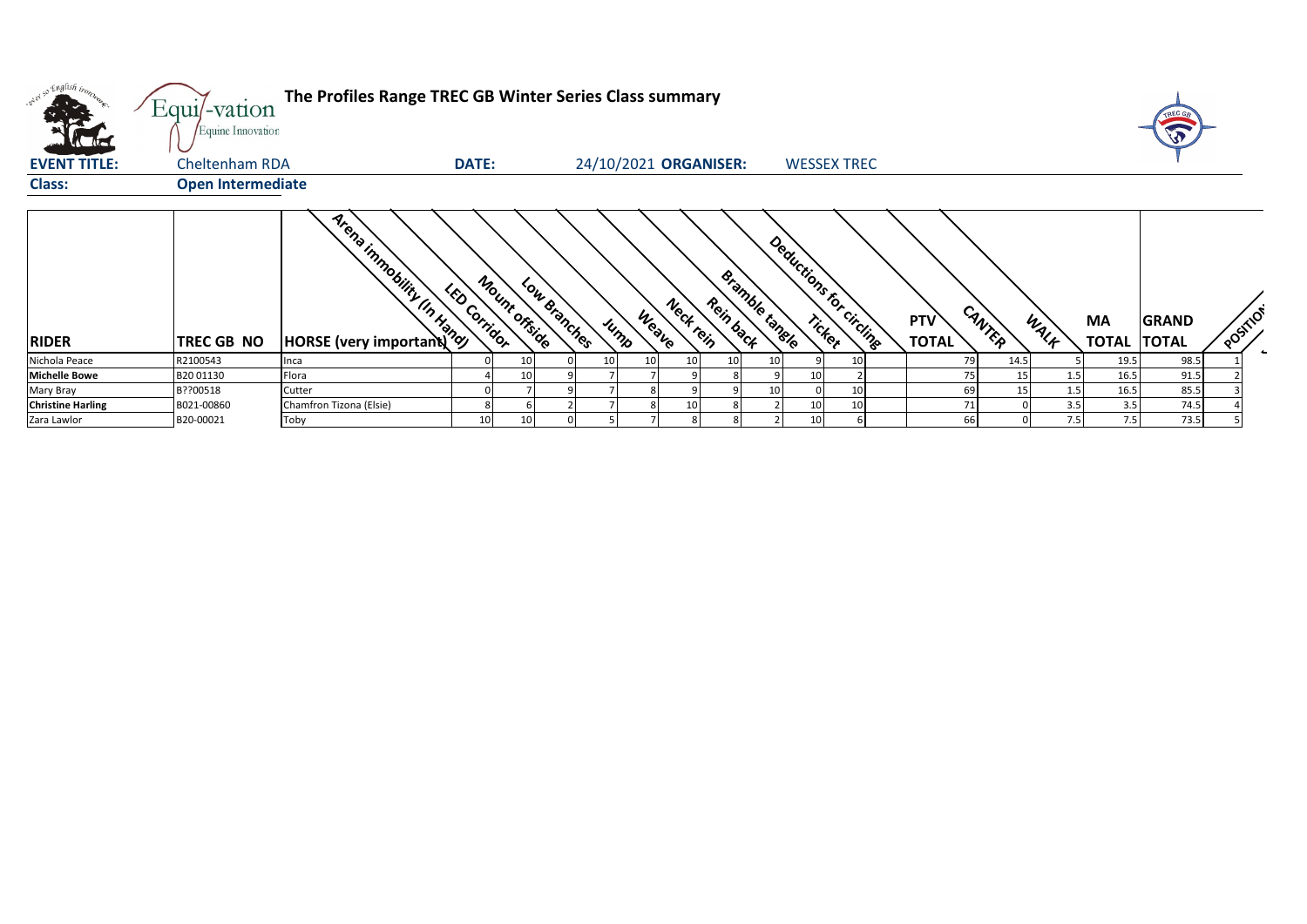

| <b>RIDER</b>             | <b>TREC GB NO</b> | <b>SON</b><br>$\mathbf{o}_{\mathbf{A}}$<br>$\mathcal{D}_{\mathcal{D}_{\mathcal{C},\mathcal{C}}}$<br>$ HORSE$ (very important) | $\infty$ | neis<br>UMPS | $\mathbf{z}$<br>$o_{\!\scriptscriptstyle \!\otimes_{\rm C_{\rm Z}}}$ | Ъ<br><b>LCKCX</b><br>D,<br>Teatra | <b>OUTA</b><br>Unch | orside | Oence | Immobility<br>$\mathcal{O}_{\mathcal{A}}$ | Jramble<br>"idor | <b>PORT</b><br>$\mathcal{O}_{\mathbf{A}}$<br><sup>rangle</sup> | circling | ~<br><b>PTV</b><br><b>TOTAL</b> | $\mathcal{A}_{\Lambda}$<br><b>AN</b> | <b>MALE</b> | <b>MA</b><br><b>TOTAL</b> | <b>GRAND</b><br><b>TOTAL</b> | ∼ |  |
|--------------------------|-------------------|-------------------------------------------------------------------------------------------------------------------------------|----------|--------------|----------------------------------------------------------------------|-----------------------------------|---------------------|--------|-------|-------------------------------------------|------------------|----------------------------------------------------------------|----------|---------------------------------|--------------------------------------|-------------|---------------------------|------------------------------|---|--|
| <b>Christine Harling</b> | B021-00860        | Chamfron Tizona (Elsie)                                                                                                       |          |              |                                                                      |                                   |                     |        |       | 10                                        |                  |                                                                |          |                                 |                                      |             |                           |                              |   |  |
| Nichola Peace            | R2100543          | <b>I</b> nca                                                                                                                  |          |              |                                                                      |                                   |                     |        |       |                                           |                  |                                                                |          |                                 |                                      |             | 18.5                      | 84.5                         |   |  |
| Zara Lawlor              | B20-00021         | Toby                                                                                                                          |          |              |                                                                      |                                   |                     |        |       | 10 <sub>1</sub><br>10                     |                  |                                                                |          |                                 |                                      |             |                           |                              |   |  |
| <b>Mary Bray</b>         | B??00518          | Cutter                                                                                                                        |          |              |                                                                      |                                   |                     |        |       | 10                                        |                  |                                                                |          |                                 |                                      |             |                           |                              |   |  |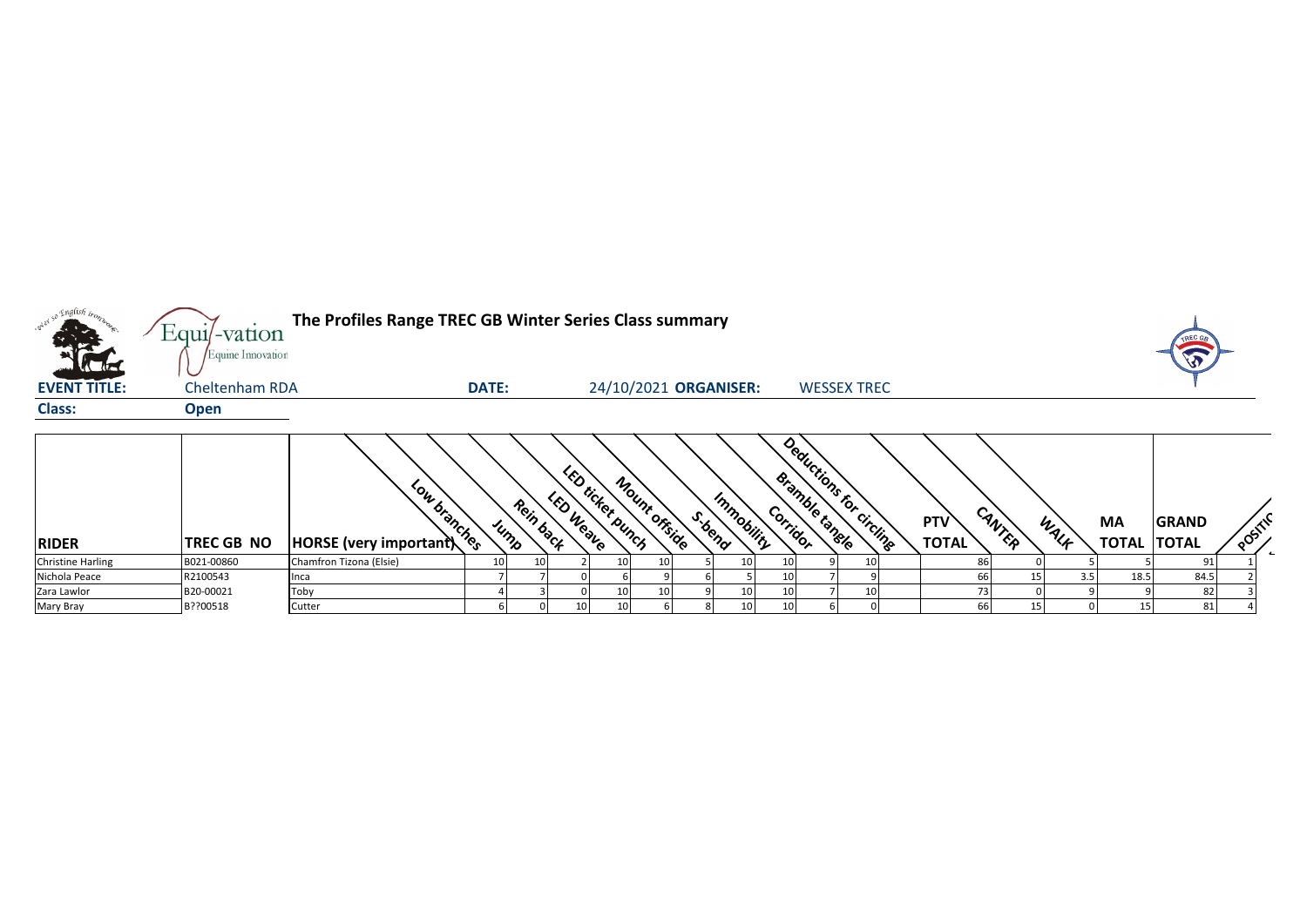| TREC GB                |                | <b>TREC GB Winter Series Class summary</b>    |              |           |                    |    |                           |                       |                                  |                       |                     |              |             | TREC GB                  |              |                                  |
|------------------------|----------------|-----------------------------------------------|--------------|-----------|--------------------|----|---------------------------|-----------------------|----------------------------------|-----------------------|---------------------|--------------|-------------|--------------------------|--------------|----------------------------------|
| <b>EVENT TITLE:</b>    | Cheltenham RDA |                                               | <b>DATE:</b> |           |                    |    | 24/10/2021 ORGANISER:     |                       |                                  | <b>WESSEX TREC</b>    |                     |              |             |                          |              |                                  |
| <b>Class:</b>          | <b>IN HAND</b> |                                               |              |           |                    |    |                           |                       |                                  |                       |                     |              |             |                          |              |                                  |
| <b>RIDER</b>           | TREC GB NO     | Low branches<br><b>HORSE</b> (very important) | Jump         | Rein back | Fig & [data sheet] |    | Arena inmobility IIn Hang | <b>Bramble tangle</b> | Deductions for circuite<br>Weave |                       | PTV<br><b>TOTAL</b> | CANTER       | WALK        | MA<br><b>TOTAL TOTAL</b> | <b>GRAND</b> | POSTILON<br>$\boldsymbol{\star}$ |
| Zara Lawlor            | B20-00021      | Toby                                          | 10           |           |                    |    | 10                        | 10<br>10              | 10 <sup>1</sup>                  | 10 <sup>1</sup><br>10 | 96                  |              |             |                          | 96           |                                  |
| Erin Baldwin           |                | Hopscotch                                     | 10           | 10        |                    |    |                           | 10<br>10              | 10 <sup>1</sup>                  | 10<br>10              | 88                  |              |             |                          | 88           |                                  |
| <b>Jayne Davies</b>    |                |                                               |              |           | 10                 |    | 10                        |                       |                                  | 10                    | 87                  |              |             |                          | 87           |                                  |
| <b>Becky Eggs</b>      |                | One Style                                     | 10           |           |                    |    |                           | 10                    | 10                               |                       | 78                  |              |             |                          | 78           |                                  |
| <b>Caroline Pitt</b>   |                | Calico                                        | 10           |           |                    |    |                           |                       | 10                               | q                     | 77                  |              |             |                          | 77           |                                  |
| <b>Louise Broadway</b> |                | Lunar Eclipse                                 |              |           |                    |    |                           | 10                    | 10                               | 10                    | 76                  |              |             |                          | 76           |                                  |
| Alex Baldwin           |                | Juno                                          | 10           |           |                    |    |                           |                       | 10                               | q<br>10               | 73                  |              |             |                          | 73           |                                  |
| Zara Lawlor            | B20-00021      | Nessa                                         |              | 8         | 0                  | 10 | 10                        | 10                    | 10 <sup>1</sup>                  | 10 <sup>1</sup>       | 68                  | $\mathbf{0}$ | $\mathbf 0$ |                          | 68           |                                  |